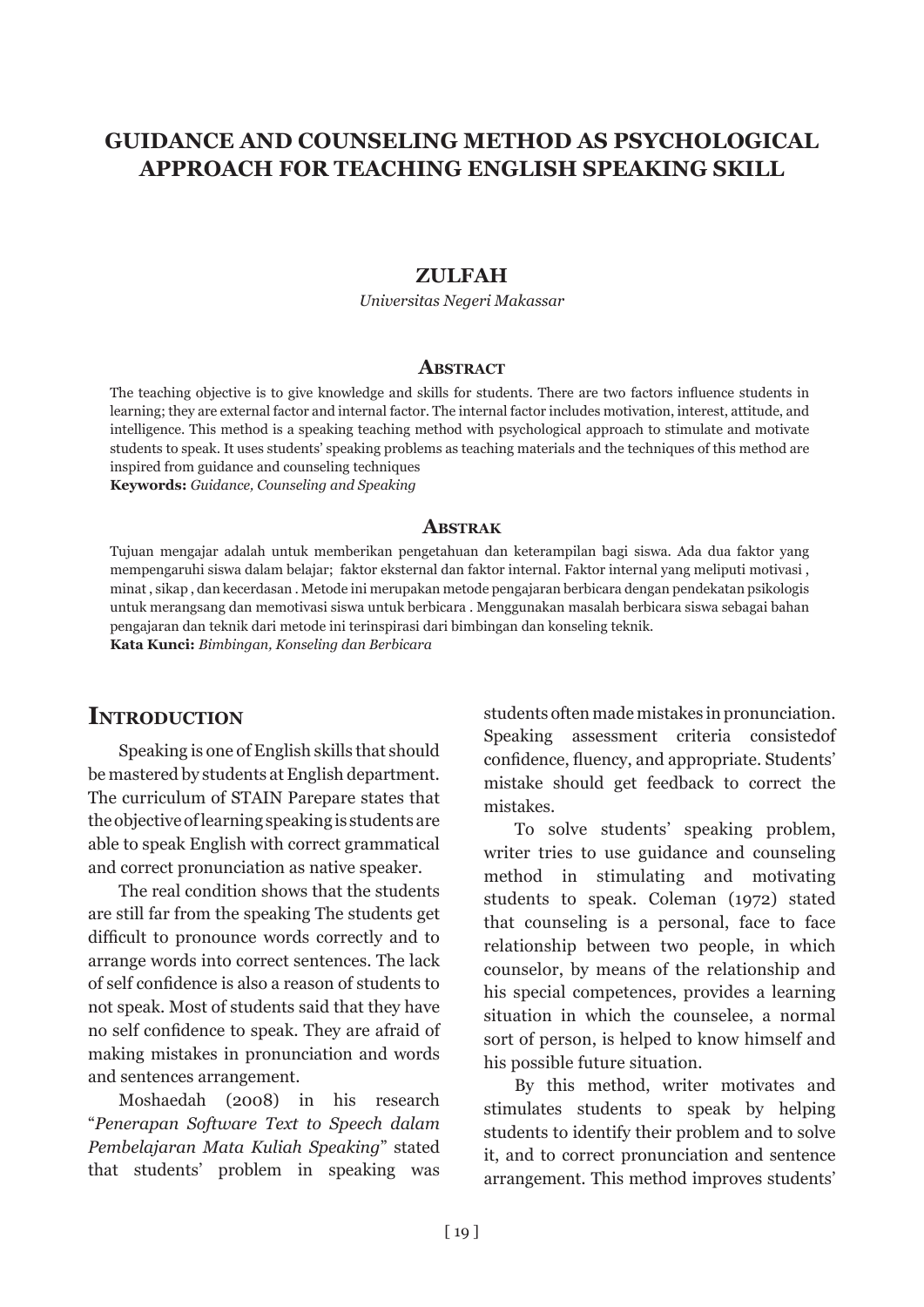self confidence and ability in speaking. What makes speaking difficult? (Brown,2001) in Teaching by Principle categorized into: (1) Clustering; Fluent speech is phrasal, not word by word. Learners can organize their output both cognitively and physically through such clustering. (2) Redundancy; The speaker has an opportunity to make meaning clearer through the redundancy of language. Learners can capitalize on this feature of spoken language. (3) Reduce form; Contractions, elisions, reduced vowels, etc., all form special problems in teaching spoken English. Students who don't learn colloquial contractions can sometimes develop a stilted, bookish quality of speaking that in turn stigmatize them. (4) Performance variable; One of the advantages of spoken language is that the process of thinking as you speak allows you to manifest a certain number of performance hesitations, pauses, backtracking, and corrections. Learners can actually be taught how to pause and hesitate. For example, in English our "thinking time" is not silent; we insert certain "fillers" such as ub, um, well, you know, I mean, like, etc. One of the most salient differences between native and nonnative speakers of a language is in their hesitation phenomena.(5)Colloquial language; Make sure your students are reasonably well acquainted with the words, idioms, and phrases of colloquial language and that they get practice in producing these forms. (6) Rate of delivery; Another salient characteristic of fluency is rate of delivery. One of your tasks in teaching spoken English is to help learners achieve an acceptable speed along with other attributes of fluency.(7) Stress, rhythm, and intonation; This is the most important characteristic of English pronunciation. The stress-time rhythm of spoken English and its intonation patterns convey important messages. (8) Interaction; As noted in the previous section, learning to produce waves of language in a vacuum – without interlocutors – would rob speaking skill of its richest component: the creativity of conversational negotiation.

Some of current issues in teaching speaking will help to provide some perspective to the more practical considerations that follow: Conversational discourse, Teaching pronunciation, Accuracy and fluency and affective factors, Interaction effect (Brown,2001). The benchmark of successful language acquisition is almost always the demonstration of an ability to accomplish pragmatic goals through interactive discourse with other speakers of the language. The goals and the techniques for teaching conversation are extremely diverse, depending on the student, teacher and overall content of the class.

The techniques for teaching students conversation include topic nomination, maintaining a conversation, turn-taking, interruption, and termination. Our pedagogical storehouse has equipped us with ways to teach sociolinguistic appropriateness, styles of speech, nonverbal communication, and conversational routines.

There has been controversy over the role of pronunciation work in a communicative, interactive course of study. Because the overwhelming majority of adult learners well never acquire an accent-free command of a foreign language, should a language program that emphasizes whole language, meaningful contexts, and automaticity of production focus on these tiny phonological details of language? The answer "yes" but in a different way from what was perceived to be essential a couple of decades ago.

An issue that pervades all of language performance centers on the distinction between accuracy and fluency. In spoken language the question we face as teachers is how shall we prioritize the two clearly important speaker goals of accurate (clear, articulate, grammatically, and phonologically correct) language and fluent (flowing, natural language?

While fluency may in many communicative language courses be an initial goal in language teaching, accuracy is achieved to some extent by allowing students to focus on the elements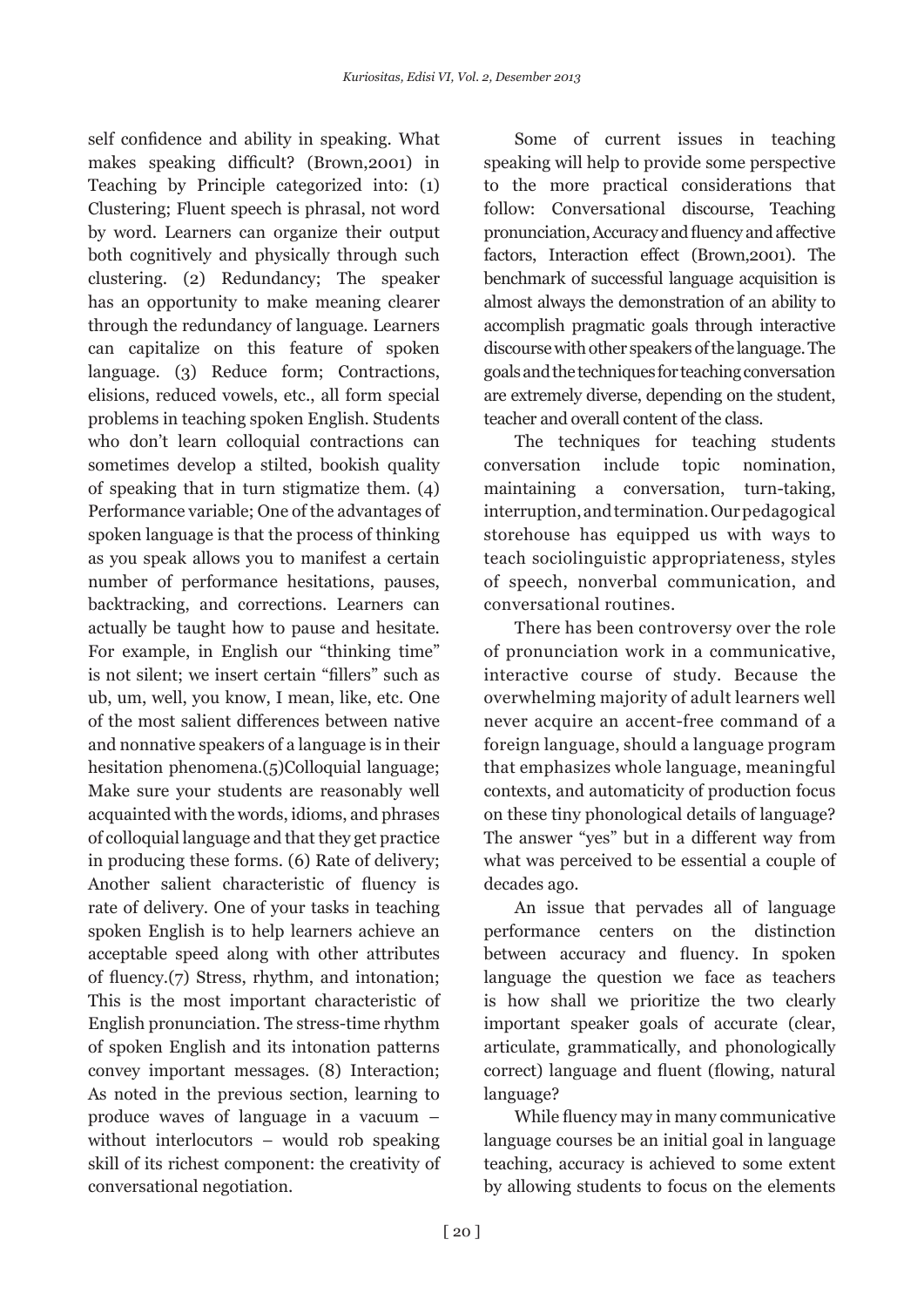of phonology, grammar, and discourse in their spoken output.

The fluency/accuracy issue often boils down to the extent to which our techniques should be message oriented (or, as some call it, teaching language use) as opposed to language oriented (also known as teaching language usage). Current approaches to language teaching learn strongly toward message orientation with language usage offering a supporting role.

One of the major obstacles learners have to overcome in learning to speak is the anxiety generated over the risks of blurting things out that are wrong, stupid or incomprehensible. Our job as teachers is to provide the kind of warm, embracing climate that encourages students to speak, however halting or broken their attempts may be.

The greatest difficulty that learners encounter in attempts to speak is not the multiplicity of sounds, words, phrases, and discourse forms that characterize any language but rather the interactive nature of most communication.

A further complication in interactive discourse what he calls the interlocutor effect, or the difficulty of a speaking task as gauged by the skills of one's interlocutor. In other words, one learner's performance is always colored by that of the person he or she is talking with (David Nunan,1991)

## **Principles for Designing Speaking Techniques**

Use techniques that cover the spectrum of learner needs, from language based focus on accuracy to message-based focus on interaction, meaning, and fluency

In our current zeal for interactive language teaching, we can easily slip into a pattern of providing zesty content-based, interactive activities that don't capitalize on grammatical pointers or pronunciation tips. When you do a jigsaw group technique, play a game, or discuss solution to the environmental crisis, make sure that your tasks include techniques designed to

help students to perceive and use the building blocks of language. At the same time, don't bore your students to death with lifeless, repetitious drills. As noted above, make any drilling you do as meaningful as possible.

Provide intrinsically motivating techniques. Try at all times to appeal to students' ultimate goals and interest, to their need for knowledge, for status, for achieving competence and autonomy and for "being all that they can be". Even in those techniques that don't send students into ecstacy, help them to see how the activity will benefit them. Often students don't know why we ask them to do certain things; it usually pays to tell them.

Encourage the use of authentic language in meaningful context. We all succumb to the temptation to do, say, disconnected little grammar exercises where we go around the room calling on students one by one to pick the right answer. It takes energy and creativity to devise authentic contexts and meaningful interaction, but with the help of a storehouse a teacher resource material it can be done. Even drills can be structured to provide a sense of authenticity.

Provide appropriate feedback and correction. In most EFL situation, students are totally dependent on the teacher for useful linguistic feedback. In ESL situations, they may get such feedback "out there" beyond the classroom, but even then you are in a position to be a great benefit. It is important that you take advantage of your knowledge of English to inject the kinds of corrective feedback that are appropriate for the moment.

Capitalize on the natural link between speaking and listening. Many interactive techniques that involve speaking will also of course include listening. Don't lose out on opportunities to integrate these two skills. As you are perhaps focusing on speaking goals, listening goals may naturally coincide, and the two skills can reinforce each other. Skills in producing language are often initiated through comprehension.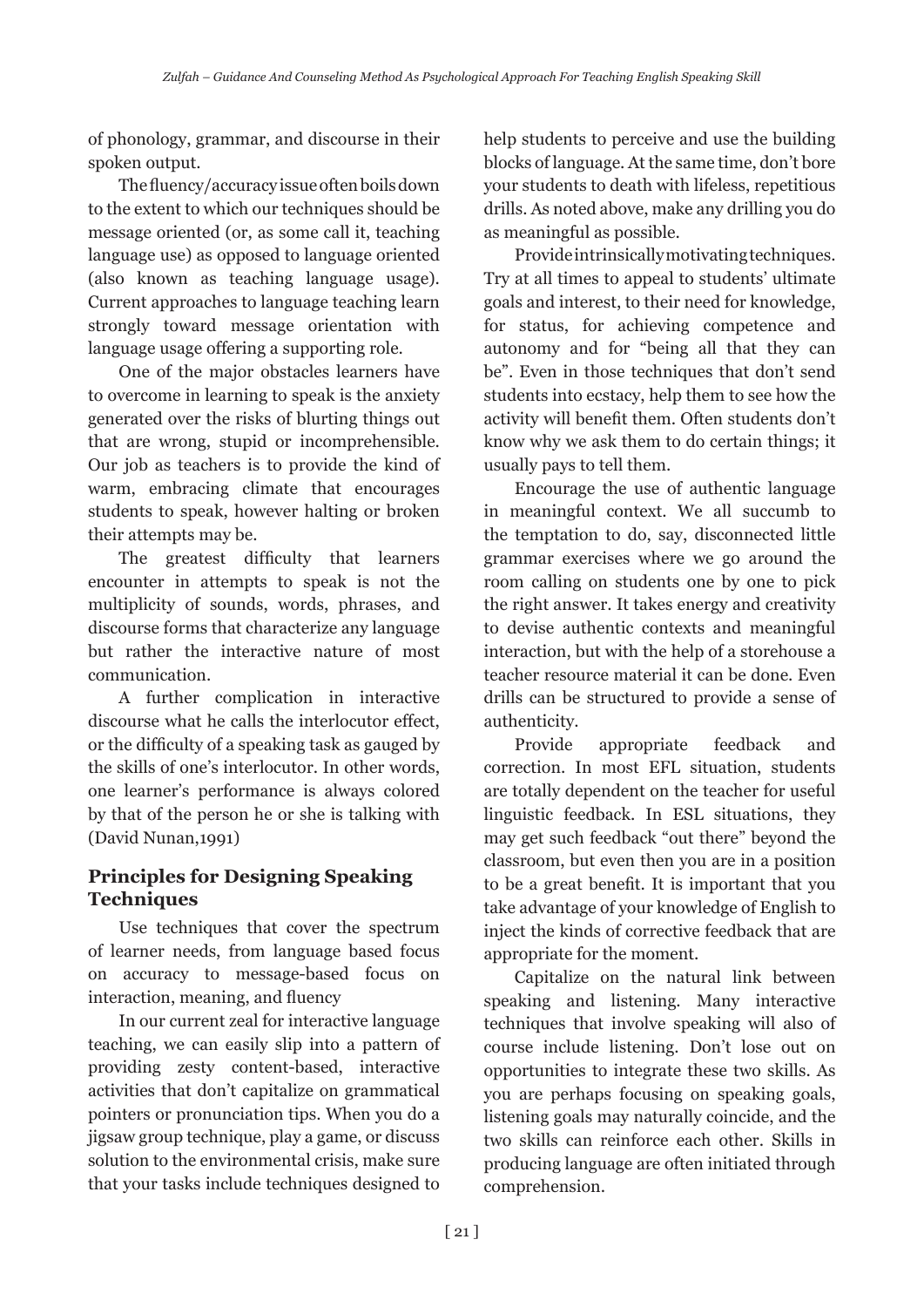Give students opportunities to initiate oral communication. A good deal of typically classroom interaction is characterized by teacher initiation of language. We ask questions, give directions, and provide information, and students have been conditioned only to "speak" when spoken to" Part of oral communication competence is the ability to initiate conversations, to nominate topics, to ask questions, to control conversations, and to change the subject. As you design and use speaking techniques, ask yourself if you have allowed students to initiate language.

Encourage the development of speaking strategies. The concept of strategic competence is one that few beginning language students are aware of. They simply have not thought about developing their own personal strategies for accomplishing oral communicative purposes. Your classroom can be one in which students become aware of, and have a chance to practice, such strategies as asking for clarification, asking someone to repeat something, using fillers in order to gain time to process, using conversation maintenance cues, getting someone's attention, using paraphrases for structures one can't produce, appealing for assistance from the interlocutor, using formulaic expressions, and using mime and nonverbal expressions to convey meaning.

One of the more complicated problems of second and foreign language learning and teaching has been to define and apply the construct of motivation in the classroom. Motivation is the extent to which you make choices about goals to pursue and the effort you will devote to that pursuit. We can interpret this definition in varying ways, depending on the theory of human behavior we adopt. For the sake of simplicity, let us look at theories of motivation in term of two opposing camps. In one of these camps is a traditional view of motivation that accounts for human behavior through a behaviorist paradigm that stresses the importance of reward and reinforcement.

Motivation was some kind of internal drive that encourages somebody to pursue a course of action. Language learners who are motivated perceive goals of various kinds. We can make a useful distinction between short term goals and long term goals. Long term goals might have something to do with a wish to get a better job at some future date, or a desire to be able to communicate with member of target language community. Short term goals might include such things as wanting to pass an end of semester test or wanting to finish a unit in book (Harmer,1991).

In general strongly motivated students with long term goals are probably easier to teach than those who have no such goals. For such students short term goals will often provide the only motivation they feel.

What kind of motivation do students have? It is always the same? We will separate it into two main categories, they are extrinsic motivation, which is concerned with factors outside the classroom, and intrinsic motivation, which is concerned with what takes place inside the classroom.

We have said that some students study a language because they have an idea of something which they wish to achieve. It has been suggested that there are two main types of such motivation, integrative motivation and instrumental motivation.

For this kind of motivation students need to be attracted by the culture of the target language community, and in the strong form of integrative motivation the wish to integrate themselves into that culture. A weakness form of such motivation would be the desire to know as much as possible about the culture of the target language community.

This term describes a situation in which students believe that mastery of the target language will be instrumental in getting them a better job, position or status. The language is an instrument in their attainment of such a goal.

While it reasonable to suppose that many adult learners have some degree of extrinsic motivation, and while it is clear that the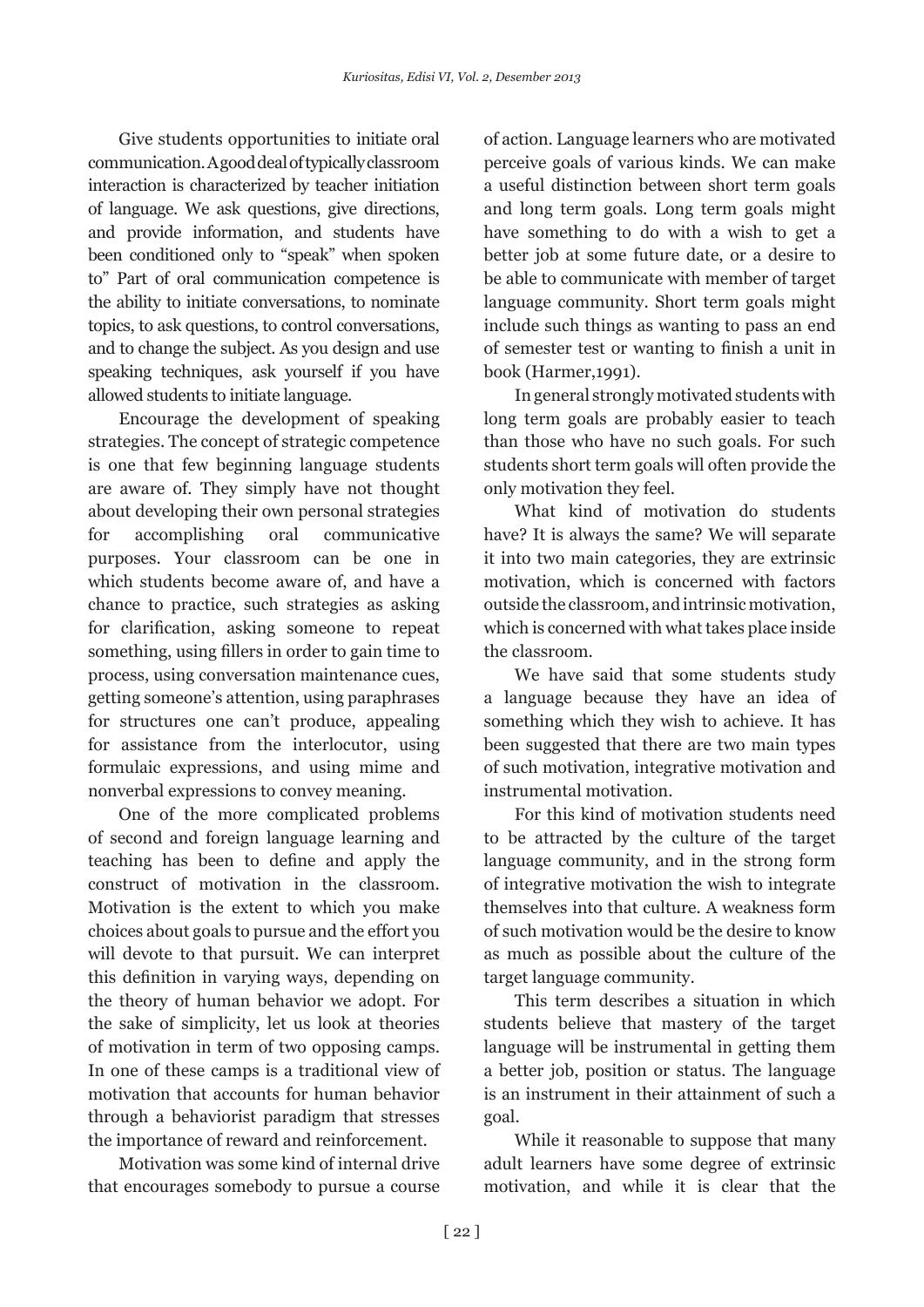attitude of students can be affected by members of their communities, there can be no doubt that intrinsic motivation plays a vital part in most students' success or failure as language learners.

We can consider factors affecting intrinsic motivation under the headings of physical condition, method, the teacher and success.

It is clearly the case that physical conditions have a great effect on learning and can alter a student's motivation either positively or negatively. Classrooms that are badly lit and overcrowded can be excessively de-motivating, but unfortunately many of them exist in school. Teacher should presumably try to make their classrooms as pleasant as possible. Even where conditions are bad it may be possible to improve the atmosphere with posters, students' works on the wall.

We can say, then, that the atmosphere in which a language is learnt is vitally important: the cold greyness of much institutionalized education must be compensated for in some way if it is not to have a negative effect on motivation.

The method by which students are taught must have some effect on their motivation. If they find it deadly boring they will probably become de-motivated, whereas if they have confidence in the method they will find it motivating. But perhaps this is the most difficult area of all to be certain of. We said earlier that a really motivated student will probably succeed whatever method is used. It is also true that different students are more of less sympathetic to any particular method depending upon their expectation.

Whether the student likes the teacher or not may not be very significant. What can be said, though, is that two teachers using the same method can have vastly different results.

Students wanted a teacher who was fun or one who understands students. But many students also mentioned the need for teachers to motivate students through enjoyable and interesting classes and quite a few wanted their

teachers to be well prepared and to be teachers they could have confidence in.

In the first place the teacher's personality matters a lot. But beyond that it is clear that teachers need to do everything possible to create a good rapport with their students. Partly this happens by providing interesting and motivating classes. Teachers also clearly need to be able to show that they know their subject. They should be able to give clear instructions and examples and as far as possible have answers to the students' questions.

Success or lack of it plays a vital part in the motivational drive of a student. Both complete failure and complete success may be de-motivating. It will be the teacher's job to set goals and tasks at which most of his or her students can be successful – or rather tasks which he or she could realistically expect the students to be able to achieve. To give students very high challenge activities where this is not appropriate may have a negative effect on motivation. It will also be the case that low challenge activities are equally de-motivating. If the students can be achieve all the tasks with no difficulty at all they may lose the motivation that they have when faced with the right level of challenge.

To know exactly how or why your students are motivated will mean finding out how they feel about learning English at the beginning of a course (this would anyway be a good idea since it would give the teacher valuable information about the students). It is unlikely that everyone in the class will have the same motivation, and we have already said that motivation is a mixture of different factors. Nevertheless it is possible to make some general statements about motivational factors for different age groups and different levels. We will look at children, adolescents, adult beginners, adult intermediate, and adult advanced students.

They are studying. Success may be motivating, and the perception of having more advanced English may be a primary goal.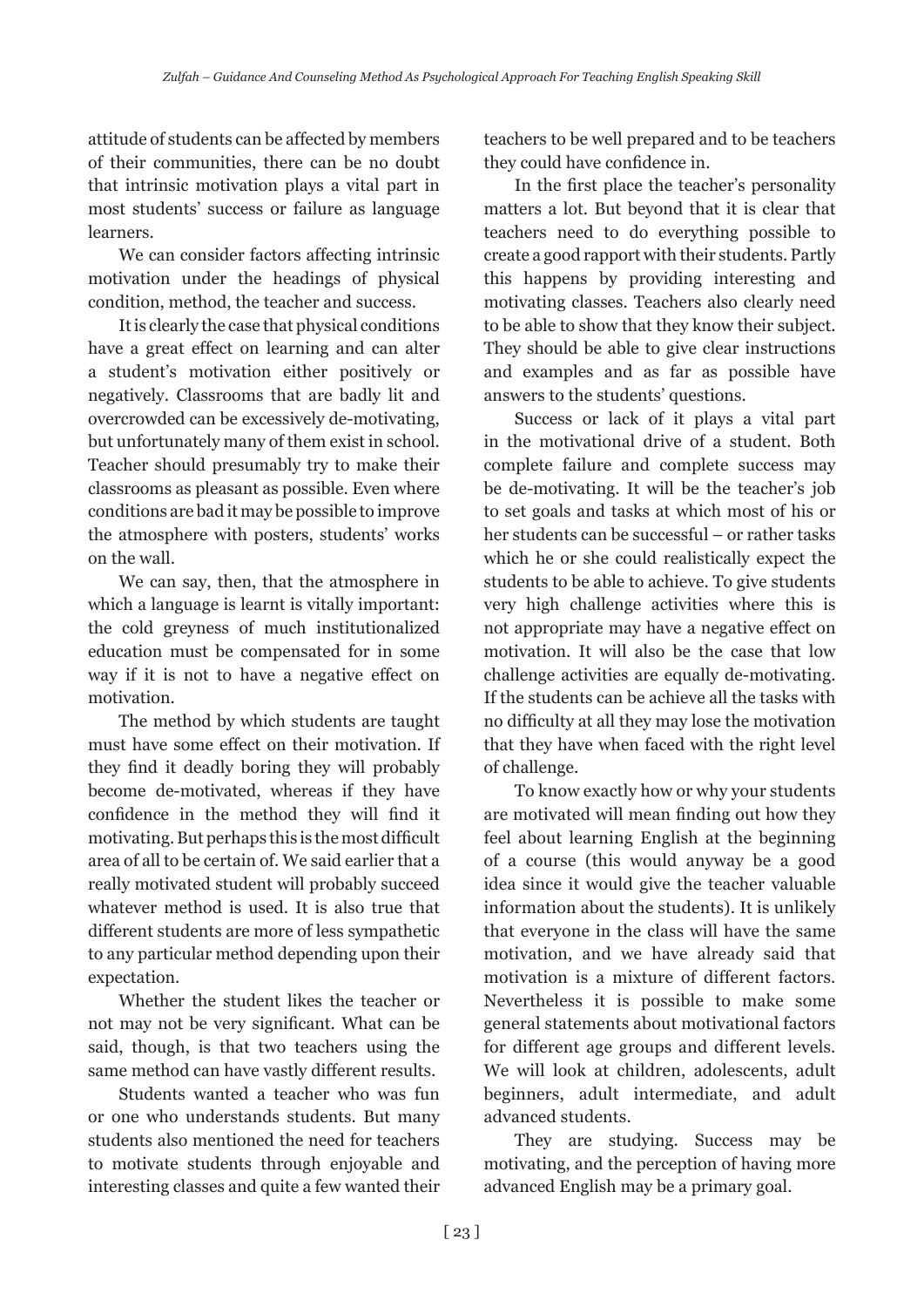It is for the latter reason that problems often arise. Beginners, as we have said, easily perceive success; since everything is new, anything learnt is a success. But intermediate students already know a lot and may not perceive any progress. Alternatively they may be overwhelmed by the new complexity of the language.

Our job would seem to be that of showing the students that there is still a lot to learn (without making this fact demoralizing) and then setting realistic goals for them to achieve. Once again, a major factor seems to be getting the level of challenge right.

These students are often highly motivated. If they were not they would not see the need to continue with language study when they have already achieved so much. Like some intermediate students, they will find progress more difficult to perceive. Much of the time they may not be learning anything 'new' but learning better how to use what they already know.

The teacher has a responsibility to point this fact out and to show the students what it is they will achieve at this level: it is a different kind of achievement. Many advanced teachers expect too much from their students, feeling that the setting of tasks and goals is in some way demeaning. But just because advanced students have difficulty in perceiving progress and success they may well need the clarity that the setting of short-term goals, tasks, etc. can give them.

The design of the research is qualitative research. This research uses observation and literature review to design procedure of guidance and counseling method in improving students' self confidence and speaking skill. Then, to investigate the effectiveness of this method, experimental method is administered with one group test for pretest and posttest.

Subject of the research is the sixth semester students of English education study program in speaking V. The number of subject is 60 students.

Speaking English fluently and accurately is considered as difficult one for foreign language students. The problem includes pronunciation, vocabulary mastery, and expressing idea into right sentence. These problems influence students' self confidence in practicing speaking. Considering students' failure in speaking, the writer uses guidance and counseling as a method in stimulating and motivating students to speak.

Shertzer and Stone (1980) formulated guidance and counseling as: Guidance was the process of helping individuals to understand themselves and their world. Counseling was an interaction process that facilitated meaningful understanding of self and environment, and resulted in establishment and/or clarification of goals and values for future behavior.

Model of speaking teaching method used by lecturer is students get theme and students speak based on the theme. Lecturer doesn't correct students' mistakes during they speak. Correction is given in the end of speaking activity.

Guidance and counseling method aims to stimulate and motivate students to speak. Considering their weakness in English, the students doubt to speak. Through this method, lecturer stimulates students to speak, start to tell about their problem in speaking then find way to solve the problem. If they cannot tell their problem in English, they can tell in Indonesia but next time, they are guided to tell by combining English and Indonesia until tell by English fully.

The phases consisted as follows: (1) Opening: making personal relation to counselor. (2) Explanation: delivering mind and feeling related to problem. (3) Digging up problem's background: adding mind and feeling to make problem clear. (4) Problem solution: looking for the best way to solve problem. (5) Closing: clarifying steadiness of decision taken (Winkle,2004).

The counseling phases above are a basic in creating this method in teaching speaking.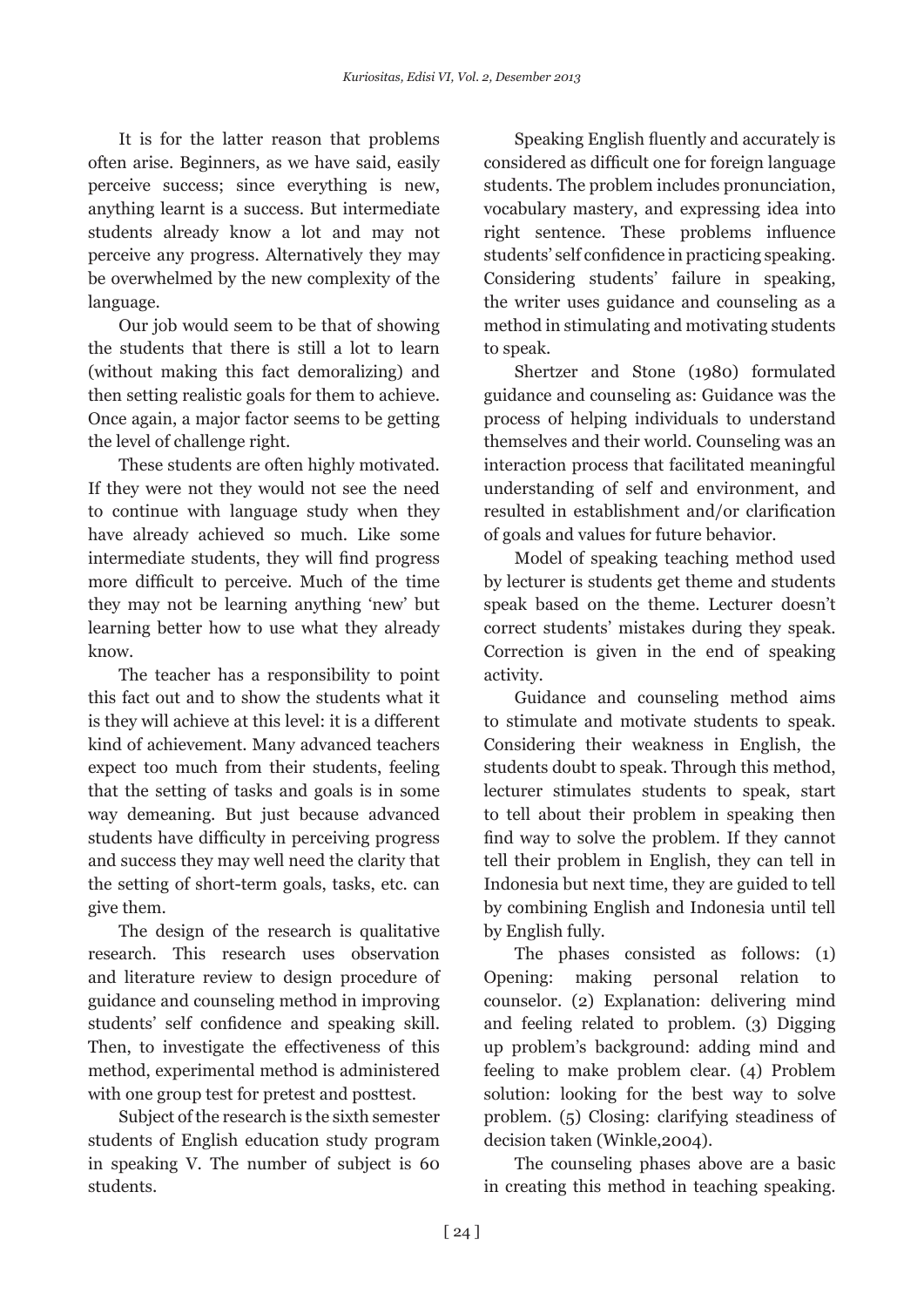Even though this method is not exactly same to guidance and counseling phases, but the phases inspires this speaking teaching method.

Guidance and counseling method used in teaching speaking includes techniques as follows:

### *Using student's speaking problem as a theme to stimulate student to speak*

This method is face to face interview. Lecturer begins lesson by asking student's speaking problem. Some of them get difficulty to identify their speaking problem and choose to shut up. Lecturer helps them to identify their problems by mention some speaking problems. In the beginning, student explains their problem in Indonesia and lecturer hears carefully then lecturer begins to stimulate students to speak in English by repeat student's problem in a sentence, for example "saya tidak bisa berbicara dalam bahasa Inggris karena saya malu". Lecturer begins by asking student to translate the words in sentence one by one and asking them to connect the words into good sentence, for example "I cannot speak English because I shy". Students often make grammatical errors and mispronunciation and lecturer helps them to correct their sentence and pronunciation. Using their problem (authentic material) as a theme in speaking stimulates and motivates students to speak.

### *Helping students to arrange sentence to express their idea orally*

Student translates words in the sentence lecturer gives, then lecturer helps student to connect the words into good sentence. Student repeats the sentence. In the beginning, it takes a long time, because student is in stimulating context. Student needs long time to repeat the sentence correctly either in pronunciation or words arrangement. Next time, student expresses the idea sentence by sentence. The sentence is heard awkward because no conjunction between the sentences but next, lecturer helps them to connect the sentences until they do it by him/herself without direction

from lecturer. Student is able to connect words into sentence, then connect sentence to express his idea.

## *Correcting students pronunciation*

Inconnecting words into sentence or connecting sentences to express the idea, student often makes mistakes in pronouncing words. Lecturer helps student not only to arrange words into good sentences but also to correct student's pronunciation.

## *Giving solution on student's problem*

Lecturer makes sure the students that speaking is not difficult as they think. Lecturer not only helps students to speak well but also helps students to identify their speaking learning problems and to solve them. By practicing speaking by using their problem as a theme, students can consider that they have ability in speaking, they only need to practice speaking regularly based on their learning style.

This method is suitable to principles of teaching speaking design. It provides intrinsically motivating techniques, encourages the use of authentic material in meaningful context, provides appropriate feedback and correction, capitalizes on natural link between speaking and listening, gives students opportunities to initiate oral communication, and encourages the development of speaking strategies.

## **Conclusion**

The objective of learning speaking is students are able to speak English with correct grammatical and correct pronunciation as native speaker. But the real condition shows that the students are still far from the objective attainment. To solve the students' speaking problem, the writer uses guidance and counseling method. This method phases include (1) using students' speaking problems as a theme to stimulate students to speak, (2) helping students to arrange sentence to express their idea orally, (3) Correcting students' pronunciation, and (4) giving solution on